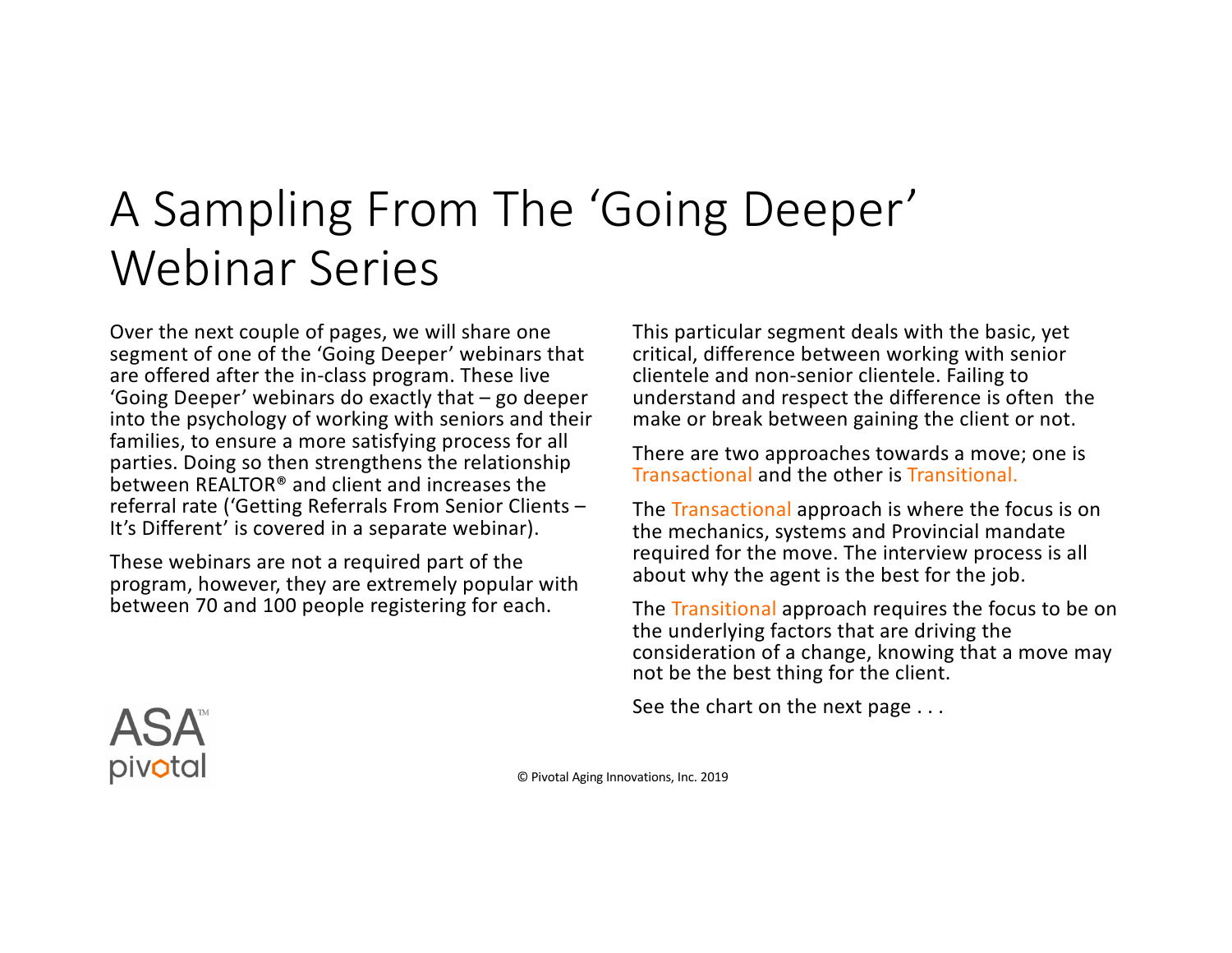## TRANSITIONAL VS TRANSACTIONAL

- **Emotional**
- Health
- **Finances**
- Relationships
- Lifelong Baggage
- **Religion**
- **Culture**
- Age/Demographics
- Personal Beliefs
- Personal Agenda
- Real Estate or Service Presentation
- Property Preparation
- CMA
- Listing submission
- Photos
- **Marketing**
- Showings/Open Houses
- Negotiating
- Closing
- **Commission**

The Transaction is the action based on the needs of the Transition. Discovering the Transition WHY leads to the Transaction NEED.



Master-ASA pivotal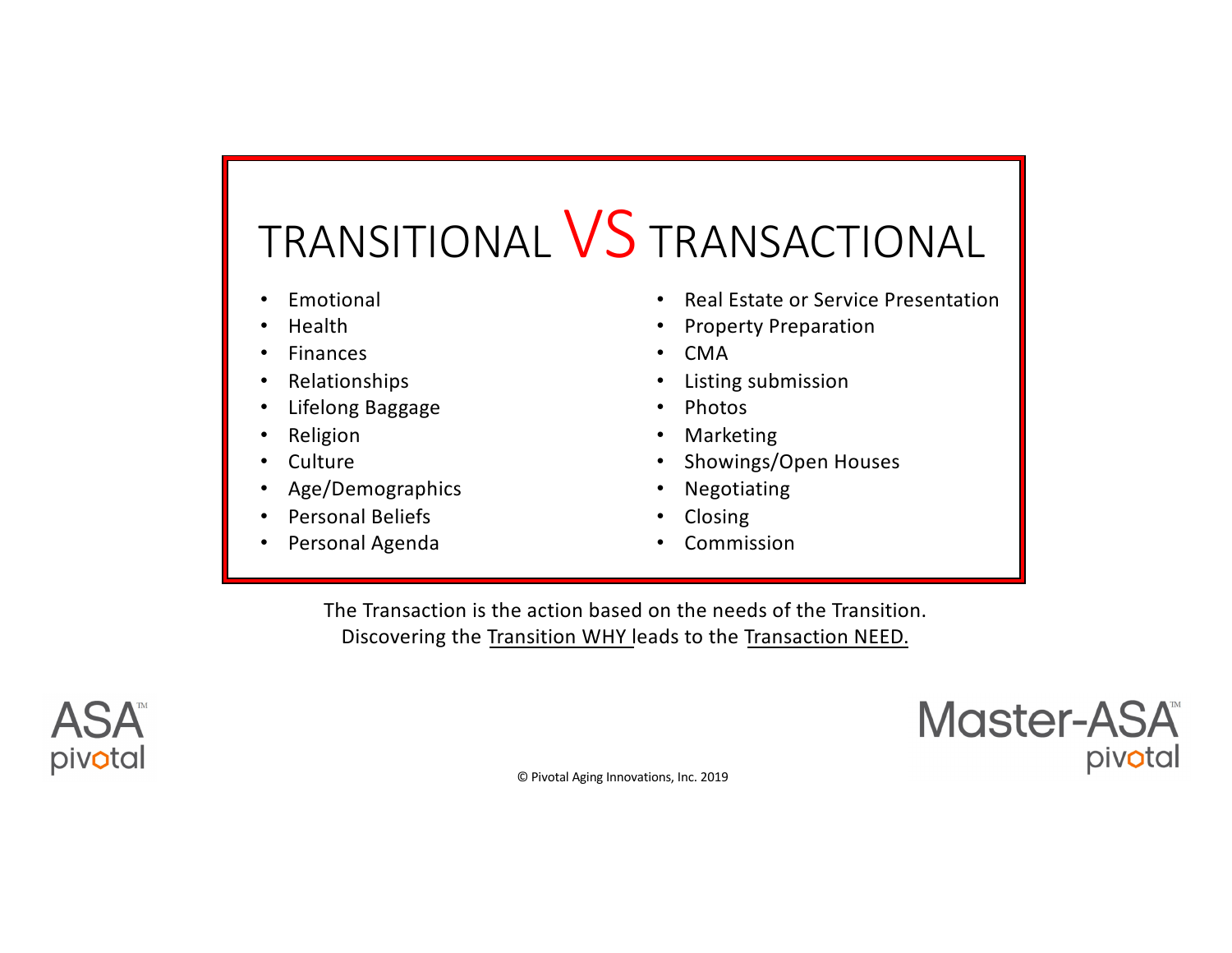

What we have here is the strongest structure possible, the pyramid. Working from the foundation up, the Transition is the emotional force behind the decision-making process, made up of all the pieces listed in the chart on the previous page. The Area of Concern is the specific situation that the prospective client finds themselves in, and the Transaction is the statement of the action that will be taken.

> As you can see, the pyramid is a very stable structure, given it's large 'Transition' base. We will show you on the next slide how this triangle, due to the nature of the real estate business, is most often aligned.

> > Failing to build a solid, Transition-based foundation to this pyramid most commonly leads to dissatisfaction and tumultuous transitions.

Contrast this to the pyramid on the next page . . .